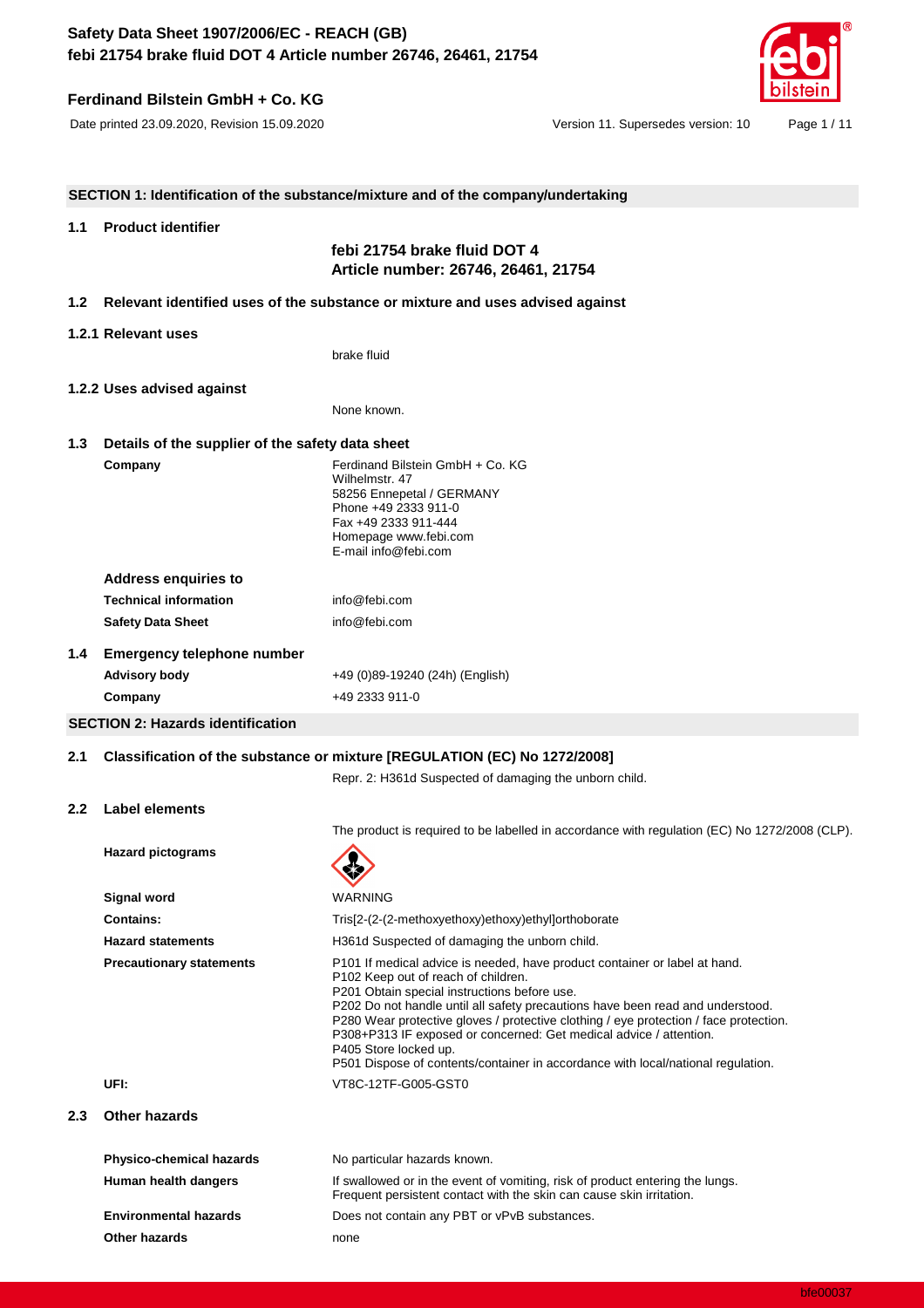## **Ferdinand Bilstein GmbH + Co. KG**



Date printed 23.09.2020, Revision 15.09.2020 Version 11. Supersedes version: 10 Page 2 / 11

### **SECTION 3: Composition / Information on ingredients**

## **3.1 Substances**

**not applicable**

### **3.2 Mixtures**

### **The product is a mixture.**

| Range [%] Substance                                                                                |
|----------------------------------------------------------------------------------------------------|
| 30 - < 50 Tris[2-(2-(2-methoxyethoxy)ethoxy)ethyllorthoborate                                      |
| CAS: 30989-05-0, EINECS/ELINCS: 250-418-4, Req-No.: 01-2119462824-33-XXXX                          |
| GHS/CLP: Repr. 2: H361                                                                             |
| 10 - < 14 Reaction mass of 2-(2-(2-butoxyethoxy)ethoxy)ethanol and 3,6,9,12-tetraoxahexadecan-1-ol |
| EINECS/ELINCS: 907-996-4, Req-No.: 01-2119531322-53-XXXX                                           |
| GHS/CLP: Eye Dam. 1: H318                                                                          |
| $1 - 10$ 2-2'-oxybisethanol                                                                        |
| CAS: 111-46-6, EINECS/ELINCS: 203-872-2, EU-INDEX: 603-140-00-6, Req-No.: 01-2119457857-21-XXXX    |
| GHS/CLP: Acute Tox. 4: H302                                                                        |
| $1 - 3$ 1,1'-lminodipropan-2-ol                                                                    |
| CAS: 110-97-4, EINECS/ELINCS: 203-820-9, EU-INDEX: 603-083-00-7, Req-No.: 01-2117475444-34-XXXX    |
| GHS/CLP: Eye Irrit. 2: H319                                                                        |
|                                                                                                    |

**Comment on component parts** Substances of Very High Concern - SVHC: substances are not contained or are below 0.1%. For full text of H-statements and R-phrases: see SECTION 16.

#### **SECTION 4: First aid measures**

| 4.1 | Description of first aid measures                           |                                                                                                                                                                                      |
|-----|-------------------------------------------------------------|--------------------------------------------------------------------------------------------------------------------------------------------------------------------------------------|
|     | <b>General information</b>                                  | Take off contaminated clothing and wash before reuse.                                                                                                                                |
|     | <b>Inhalation</b>                                           | Ensure supply of fresh air.<br>In the event of symptoms seek medical treatment.                                                                                                      |
|     | <b>Skin contact</b>                                         | When in contact with the skin, clean with soap and water.<br>Consult a doctor if skin irritation persists.                                                                           |
|     | Eye contact                                                 | Rinse cautiously with water for several minutes. Remove contact lenses, if present and easy<br>to do. Continue rinsing.<br>If eye irritation persists: Get medical advice/attention. |
|     | Ingestion                                                   | Consult a doctor immediately.<br>Do not induce vomiting.<br>Rinse out mouth and give plenty of water to drink.                                                                       |
| 4.2 | Most important symptoms and effects, both acute and delayed |                                                                                                                                                                                      |

No information available.

#### **4.3 Indication of any immediate medical attention and special treatment needed**

Treat symptomatically. Forward this sheet to the doctor.

#### **SECTION 5: Fire-fighting measures**

#### **5.1 Extinguishing media**

| Suitable extinguishing media                 | foam, dry powder, water spray jet, carbon dioxide |
|----------------------------------------------|---------------------------------------------------|
| Extinguishing media that must not<br>be used | Full water jet                                    |

### **5.2 Special hazards arising from the substance or mixture**

Not combusted hydrocarbons. Risk of formation of toxic pyrolysis products. Carbon monoxide (CO) Nitrogen oxides (NOx).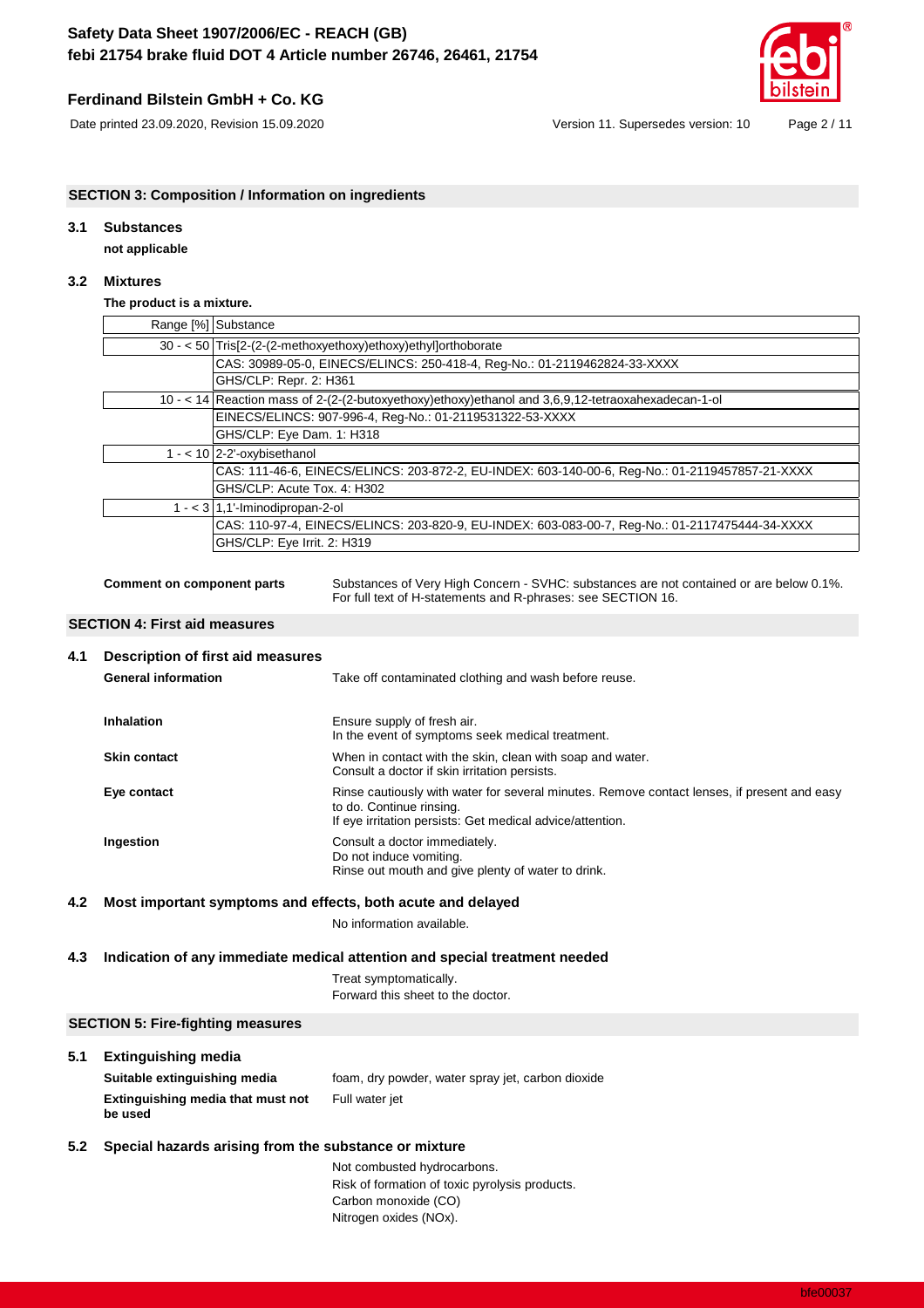# **Ferdinand Bilstein GmbH + Co. KG**



Date printed 23.09.2020, Revision 15.09.2020 Version 11. Supersedes version: 10 Page 3 / 11

| 5.3 | <b>Advice for firefighters</b>                                      |                                                                                                                                                                                                                                                               |
|-----|---------------------------------------------------------------------|---------------------------------------------------------------------------------------------------------------------------------------------------------------------------------------------------------------------------------------------------------------|
|     |                                                                     | Use self-contained breathing apparatus.                                                                                                                                                                                                                       |
|     |                                                                     | Fire residues and contaminated firefighting water must be disposed of in accordance within<br>the local regulations.<br>Collect contaminated firefighting water separately, must not be discharged into the drains.                                           |
|     |                                                                     |                                                                                                                                                                                                                                                               |
|     | <b>SECTION 6: Accidental release measures</b>                       |                                                                                                                                                                                                                                                               |
| 6.1 | Personal precautions, protective equipment and emergency procedures |                                                                                                                                                                                                                                                               |
|     |                                                                     | Ensure adequate ventilation.<br>High risk of slipping due to leakage/spillage of product.<br>Forms slippery surfaces with water.                                                                                                                              |
| 6.2 | <b>Environmental precautions</b>                                    |                                                                                                                                                                                                                                                               |
|     |                                                                     | Prevent spread over a wide area (e.g. by containment or oil barriers).<br>Do not discharge into the drains/surface waters/groundwater.                                                                                                                        |
| 6.3 | Methods and material for containment and cleaning up                |                                                                                                                                                                                                                                                               |
|     |                                                                     | Take up with absorbent material (e.g. general-purpose binder).<br>Dispose of absorbed material in accordance within the regulations.                                                                                                                          |
| 6.4 | Reference to other sections                                         |                                                                                                                                                                                                                                                               |
|     |                                                                     | See SECTION 8+13                                                                                                                                                                                                                                              |
|     | <b>SECTION 7: Handling and storage</b>                              |                                                                                                                                                                                                                                                               |
| 7.1 | Precautions for safe handling                                       |                                                                                                                                                                                                                                                               |
|     |                                                                     | Use only in well-ventilated areas.                                                                                                                                                                                                                            |
|     |                                                                     | The product is combustible.                                                                                                                                                                                                                                   |
|     |                                                                     | Do not eat, drink or smoke when using this product.<br>Use barrier skin cream.<br>Wash hands before breaks and after work.<br>Contaminated work clothing should not be allowed out of the workplace.<br>Take off contaminated clothing and wash before reuse. |
| 7.2 | Conditions for safe storage, including any incompatibilities        |                                                                                                                                                                                                                                                               |
|     |                                                                     | Keep only in original container.<br>Prevent penetration into the ground.                                                                                                                                                                                      |
|     |                                                                     | Do not store together with oxidizing agents.                                                                                                                                                                                                                  |
|     |                                                                     | Keep container tightly closed.<br>Keep container in a well-ventilated place.<br>Protect from heat/overheating.                                                                                                                                                |
|     |                                                                     | Keep in a cool place. Store in a dry place.<br>The product is hygroscopic.                                                                                                                                                                                    |
| 7.3 | Specific end use(s)                                                 |                                                                                                                                                                                                                                                               |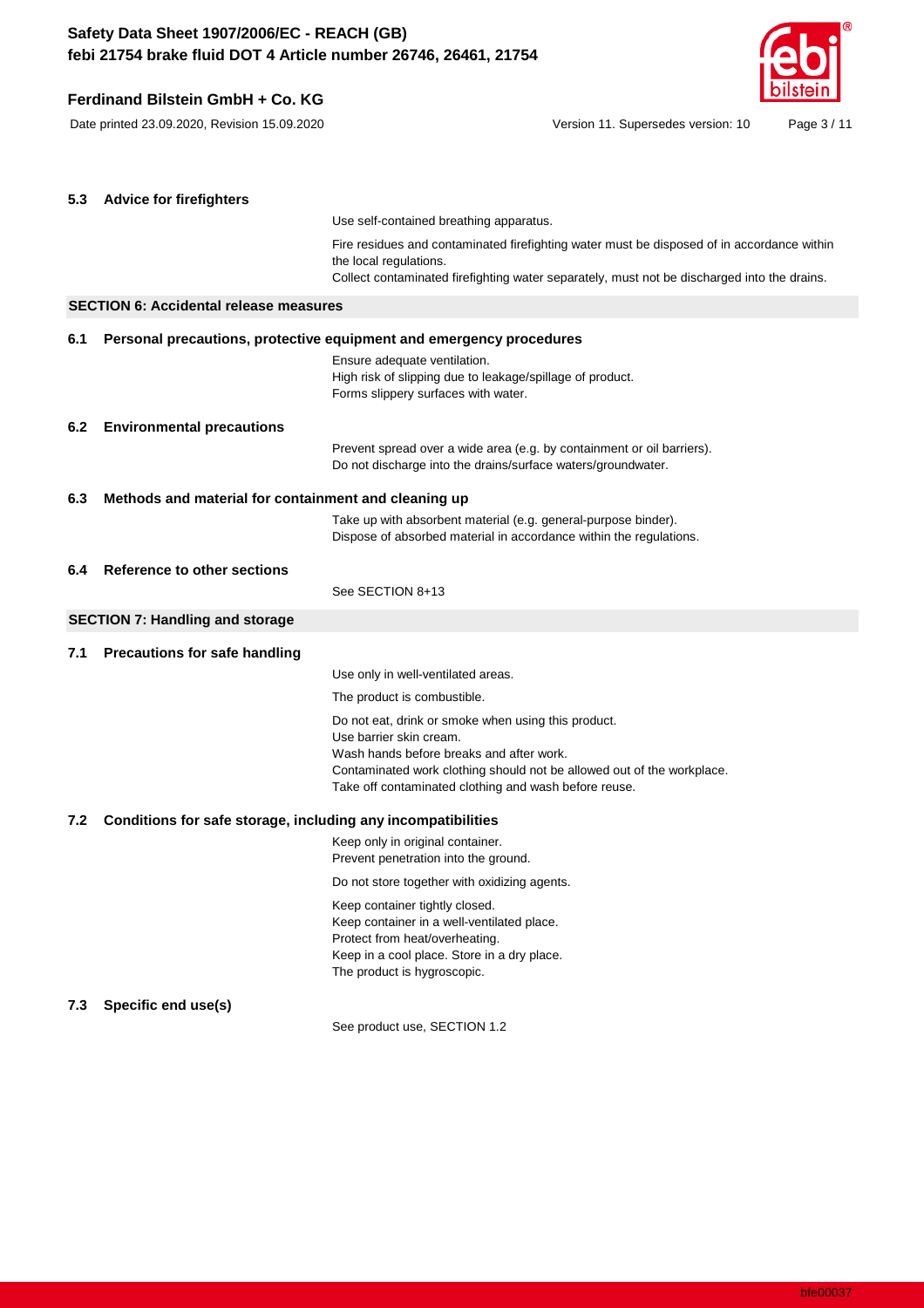## **Ferdinand Bilstein GmbH + Co. KG**



Date printed 23.09.2020, Revision 15.09.2020 Version 11. Supersedes version: 10 Page 4 / 11

**SECTION 8: Exposure controls / personal protection**

## **8.1 Control parameters**

### **Ingredients with occupational exposure limits to be monitored (GB)**

| <b>NO INVITION ION I</b>                                                                        |
|-------------------------------------------------------------------------------------------------|
| Substance                                                                                       |
| 2-2'-oxybisethanol                                                                              |
| CAS: 111-46-6, EINECS/ELINCS: 203-872-2, EU-INDEX: 603-140-00-6, Reg-No.: 01-2119457857-21-XXXX |
| Long-term exposure: 23 ppm, 101 mg/m <sup>3</sup>                                               |

**DNEL**

| Substance                                                                                 |
|-------------------------------------------------------------------------------------------|
| Tris[2-(2-(2-methoxyethoxy)ethoxy)ethyl]orthoborate, CAS: 30989-05-0                      |
| Industrial, inhalative, Long-term - systemic effects: 29,1 mg/m <sup>3</sup> .            |
| Industrial, dermal, Long-term - systemic effects: 8,3 mg/kg bw/day.                       |
| general population, oral, Long-term - systemic effects: 4,1 mg/kg bw/day.                 |
| general population, inhalative, Long-term - systemic effects: 7,2 mg/m <sup>3</sup> .     |
| general population, dermal, Long-term - systemic effects: 4,1 mg/kg bw/day.               |
| Reaction mass of 2-(2-(2-butoxyethoxy)ethoxy)ethanol and 3,6,9,12-tetraoxahexadecan-1-ol  |
| Industrial, dermal, Long-term - systemic effects: 208 mg/kg bw/day.                       |
| Industrial, inhalative, Long-term - systemic effects: 195 mg/m <sup>3</sup> .             |
| general population, oral, Long-term - systemic effects: 12,5 mg/kg bw/day.                |
| general population, inhalative, Long-term - systemic effects: 117 mg/m <sup>3</sup> .     |
| general population, dermal, Long-term - systemic effects: 125 mg/kg bw/day.               |
| 2-2'-oxybisethanol, CAS: 111-46-6                                                         |
| Industrial, inhalative, Long-term - systemic effects: 44 mg/m <sup>3</sup> .              |
| Industrial, inhalative, Long-term - local effects: 60 mg/m <sup>3</sup> (AF= 2).          |
| Industrial, dermal, Long-term - systemic effects: 43 mg/kg bw/d (AF= 105).                |
| general population, inhalative, Long-term - local effects: 12 mg/m <sup>3</sup> (AF0 10). |
| general population, dermal, Long-term - systemic effects: 21 mg/kg bw/d (AF= 210).        |
| general population, inhalative, Long-term - systemic effects: 12 mg/m <sup>3</sup> .      |
|                                                                                           |

**PNEC**

| Substance                                                                                |
|------------------------------------------------------------------------------------------|
| Tris[2-(2-(2-methoxyethoxy)ethoxy)ethyl]orthoborate, CAS: 30989-05-0                     |
| sediment (freshwater), 760 µg/kg sediment dw.                                            |
| freshwater, 211,2 µg/L.                                                                  |
| sewage treatment plants (STP), 100 mg/L.                                                 |
| sediment (seawater), 76 µg/kg sediment dw.                                               |
| soil, 28,3 µg/kg soil dw.                                                                |
| seawater, 21,12 µg/L.                                                                    |
| Reaction mass of 2-(2-(2-butoxyethoxy)ethoxy)ethanol and 3,6,9,12-tetraoxahexadecan-1-ol |
| freshwater, 2 mg/L.                                                                      |
| oral (food), 111 mg/kg food.                                                             |
| soil, 460 µg/kg soil dw.                                                                 |
| sediment (seawater), 660 µg/kg sediment dw.                                              |
| sediment (freshwater), 6,6 mg/kg sediment dw.                                            |
| sewage treatment plants (STP), 500 µg/L.                                                 |
| seawater, 200 µg/L.                                                                      |
| 2-2'-oxybisethanol, CAS: 111-46-6                                                        |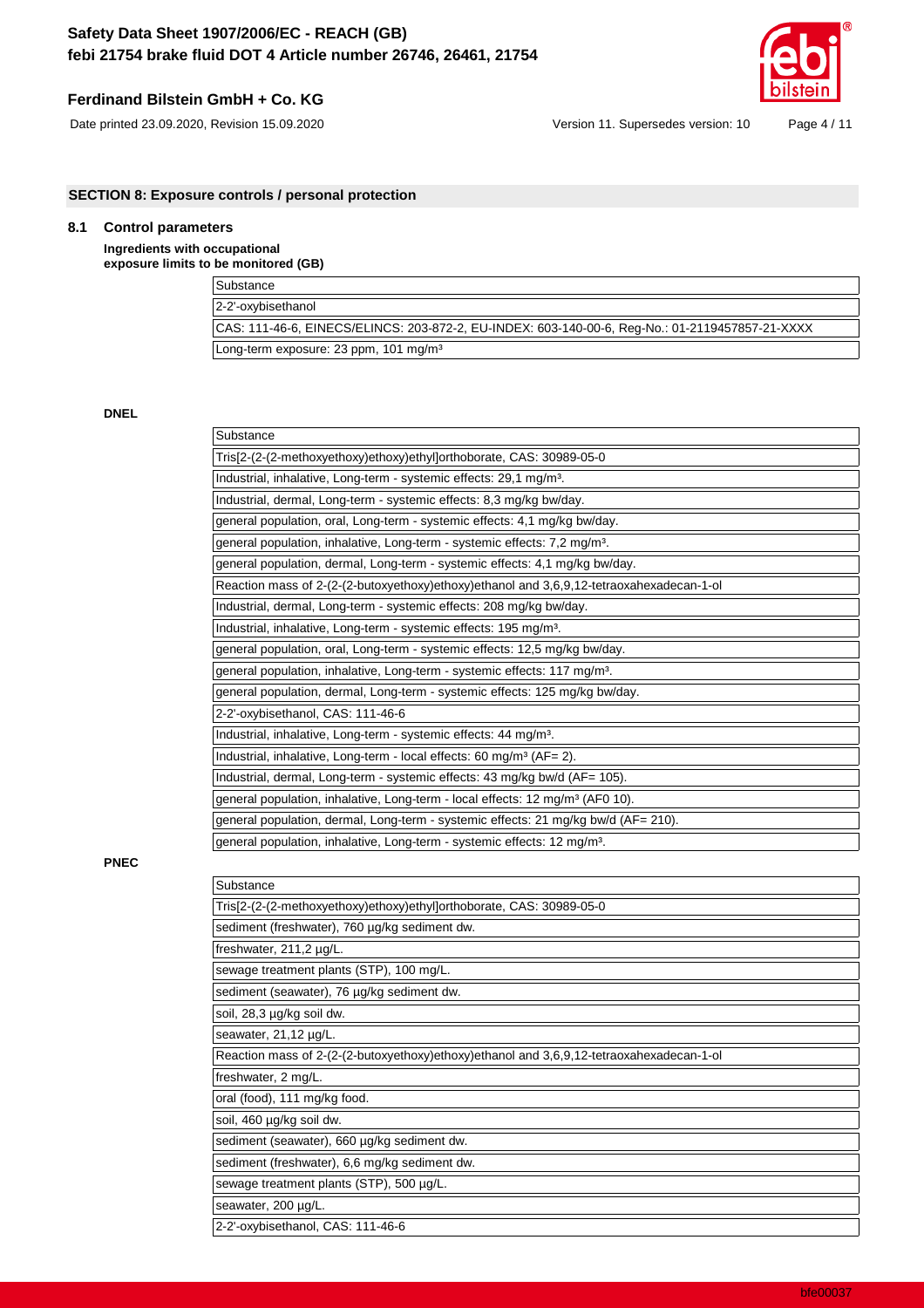# **Ferdinand Bilstein GmbH + Co. KG**

Date printed 23.09.2020, Revision 15.09.2020 Version 11. Supersedes version: 10 Page 5 / 11

| freshwater, 10 mg/L (AF= 10).                       |
|-----------------------------------------------------|
|                                                     |
| seawater, 1 mg/L $(AF = 100)$ .                     |
|                                                     |
| sewage treatment plants (STP), 199.5 mg/L (AF= 10). |
|                                                     |
| soil, 1.53 mg/kg dw.                                |
|                                                     |
| sediment (freshwater), 20.9 mg/kg dw.               |
|                                                     |
| sediment (seawater), 2.09 mg/kg dw.                 |

## **8.2 Exposure controls**

| Additional advice on system design                             | Ensure adequate ventilation on workstation.<br>Measurement methods for taking workplace measurements must meet the performance<br>requirements of DIN EN 482. For example, recommendations are given in the IFA's list of<br>hazardous substances.                                                           |
|----------------------------------------------------------------|--------------------------------------------------------------------------------------------------------------------------------------------------------------------------------------------------------------------------------------------------------------------------------------------------------------|
| Eye protection                                                 | safety glasses                                                                                                                                                                                                                                                                                               |
| <b>Hand protection</b>                                         | The details concerned are recommendations. Please contact the glove supplier for further<br>information.<br>> 0,4 mm; Nitrile rubber, >480 min (EN 374-1/-2/-3).                                                                                                                                             |
| <b>Skin protection</b>                                         | Oil-resistant protective clothing.                                                                                                                                                                                                                                                                           |
| Other                                                          | Personal protective equipment should be selected specifically for the working place,<br>depending on concentration and quantity handled. The resistance of this equipment to<br>chemicals should be ascertained with the respective supplier.<br>Avoid contact with eyes and skin.<br>Do not inhale vapours. |
| <b>Respiratory protection</b>                                  | In the event of occupational exposure limits being exceeded or of inadequate ventilation: wear<br>appropriate respiratory protection.<br>Short term: filter apparatus, filter A. (DIN EN 14387)                                                                                                              |
| <b>Thermal hazards</b>                                         | none                                                                                                                                                                                                                                                                                                         |
| Delimitation and monitoring of the<br>environmental exposition | Comply with applicable environmental regulations limiting discharge to air, water and soil.                                                                                                                                                                                                                  |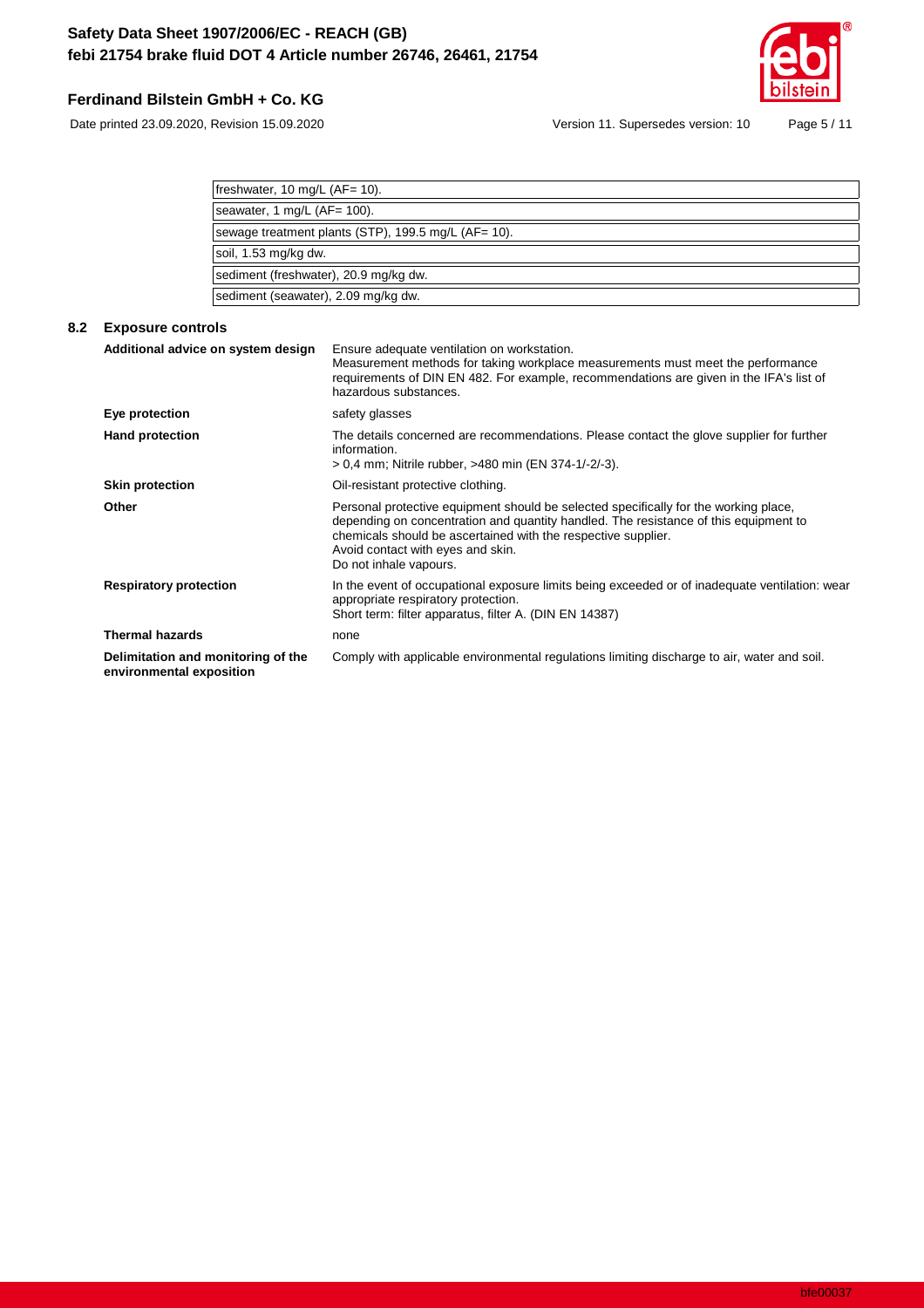## **Ferdinand Bilstein GmbH + Co. KG**



Date printed 23.09.2020, Revision 15.09.2020 Version 11. Supersedes version: 10 Page 6 / 11

**SECTION 9: Physical and chemical properties**

# **9.1 Information on basic physical and chemical properties**

| Form                                                              | liquid                                             |
|-------------------------------------------------------------------|----------------------------------------------------|
| Color                                                             | vellow                                             |
| Odor                                                              | characteristic                                     |
| <b>Odour threshold</b>                                            | not applicable                                     |
| pH-value                                                          | ca 8.5 (20° C) (FMVSS 116)                         |
| pH-value [1%]                                                     | No information available.                          |
| <b>Boiling point [°C]</b>                                         | > 260 (FMVSS 116)                                  |
| Flash point [°C]                                                  | > 139 (DIN ISO 2719)                               |
| Flammability (solid, gas) [°C]                                    | > 200 (DIN 51794)                                  |
| Lower explosion limit                                             | 1.5 Vol%                                           |
| <b>Upper explosion limit</b>                                      | No information available.                          |
| <b>Oxidising properties</b>                                       | no                                                 |
| Vapour pressure/gas pressure [kPa]                                | $< 0.1$ kPa (20 $^{\circ}$ C)                      |
| Density [g/ml]                                                    | ca. 1,06 (DIN 51 757) (20 °C / 68,0 °F)            |
| Bulk density [kg/m <sup>3</sup> ]                                 | not applicable                                     |
| Solubility in water                                               | miscible                                           |
| Partition coefficient [n-octanol/water] No information available. |                                                    |
| <b>Viscosity</b>                                                  | ca. 15 - 17 mm <sup>2</sup> /s (20° C) (FMVSS 116) |
| Relative vapour density determined<br>in air                      | No information available.                          |
| <b>Evaporation speed</b>                                          | No information available.                          |
| Melting point [°C]                                                | No information available.                          |
| Autoignition temperature [°C]                                     | No information available.                          |
| Decomposition temperature [°C]                                    | ca. 360                                            |
|                                                                   |                                                    |

**9.2 Other information**

No information available.

## **SECTION 10: Stability and reactivity**

#### **10.1 Reactivity**

No dangerous reactions known if used as directed. The product is hygroscopic.

#### **10.2 Chemical stability**

Stable under normal ambient conditions (ambient temperature). Decomposes begins at ca. 360 °C.

#### **10.3 Possibility of hazardous reactions**

Reactions with oxidizing agents.

#### **10.4 Conditions to avoid**

See SECTION 7.2.

#### **10.5 Incompatible materials**

Sensitive to moisture.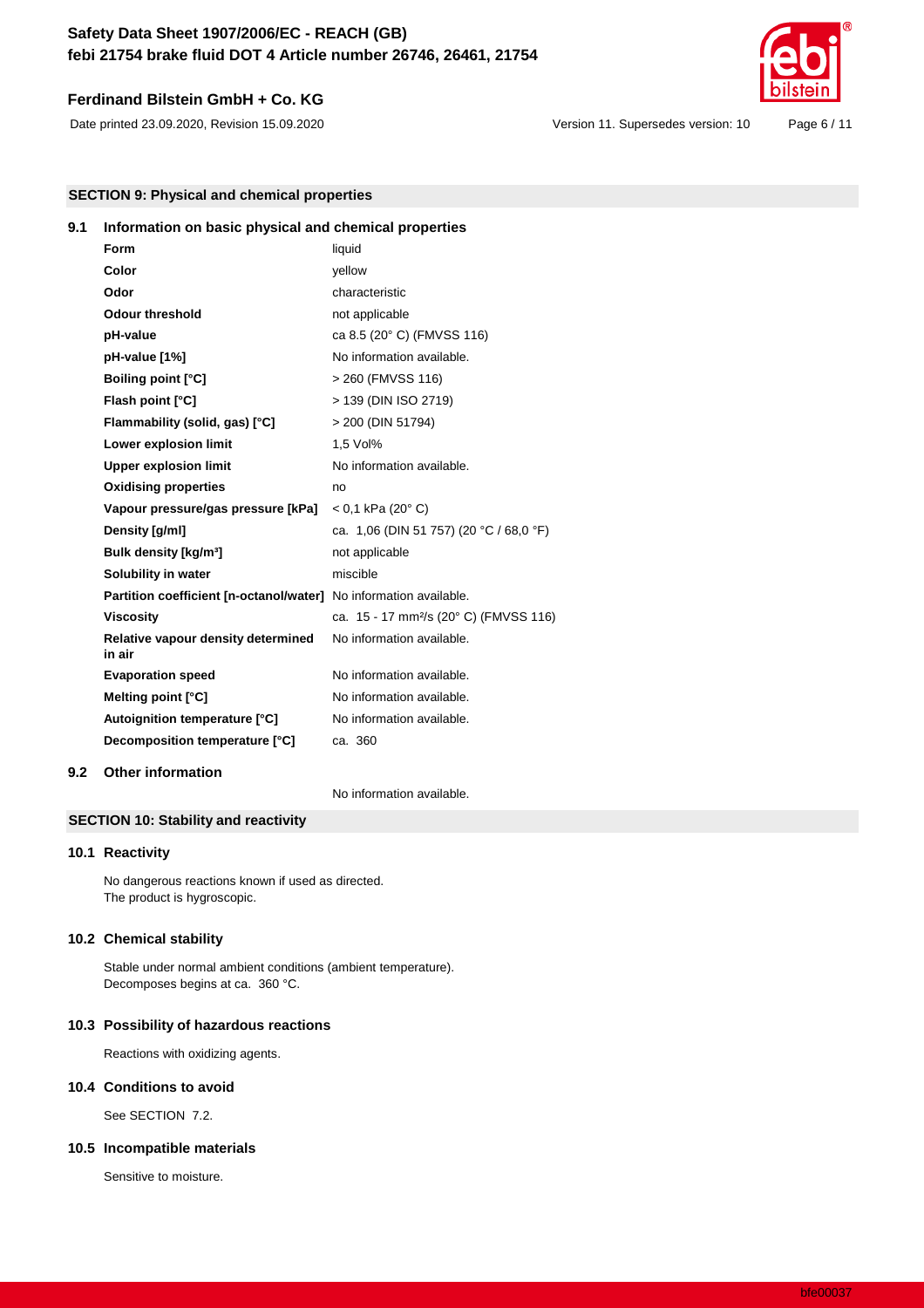## **Ferdinand Bilstein GmbH + Co. KG**



Date printed 23.09.2020, Revision 15.09.2020 Version 11. Supersedes version: 10 Page 7 / 11

### **10.6 Hazardous decomposition products**

No hazardous decomposition products known.

### **SECTION 11: Toxicological information**

### **11.1 Information on toxicological effects**

**Acute toxicity**

Product ATE-mix, oral, > 2000 mg/kg.

| Substance                                                                                |
|------------------------------------------------------------------------------------------|
| Tris[2-(2-(2-methoxyethoxy)ethoxy)ethyl]orthoborate, CAS: 30989-05-0                     |
| LD50, dermal, Rat: >2000 mg/kg bw.                                                       |
| LD50, oral, Rat: $>2000$ mg/kg bw.                                                       |
| NOAEL, oral, Rat: >1000 mg/kg bw/day.                                                    |
| 1,1'-Iminodipropan-2-ol, CAS: 110-97-4                                                   |
| LD50, oral, Rat: 6720 mg/kg bw.                                                          |
| Reaction mass of 2-(2-(2-butoxyethoxy)ethoxy)ethanol and 3,6,9,12-tetraoxahexadecan-1-ol |
| LD50, dermal, Rabbit: 3540 mg/kg bw.                                                     |
| LD50, oral, Rat: >2000 mg/kg bw.                                                         |
| 2-2'-oxybisethanol, CAS: 111-46-6                                                        |
| LD50, dermal, Rabbit: 13300 mg/kg.                                                       |
| LD50, oral, Rat: > 16500 mg/kg.                                                          |
| LC50, inhalative, Rat: $> 4.6$ mg/l/4h.                                                  |
| ATE, oral, 500 mg/kg (Cat. 4).                                                           |

| Serious eye damage/irritation                         | Toxicological data of complete product are not available.<br>Slight irritant effect - does not require labelling.<br>SCL (907-996-4): 20 - < 30% Eye Irrit. 2/ > 30% Eye Dam. 1 No classification due to<br>substance-specific concentration limits.<br>No classification.<br>Calculation method |
|-------------------------------------------------------|--------------------------------------------------------------------------------------------------------------------------------------------------------------------------------------------------------------------------------------------------------------------------------------------------|
| <b>Skin corrosion/irritation</b>                      | Based on the available information, the classification criteria are not fulfilled.                                                                                                                                                                                                               |
| Respiratory or skin sensitisation                     | Based on the available information, the classification criteria are not fulfilled.                                                                                                                                                                                                               |
| Specific target organ toxicity -<br>single exposure   | Based on the available information, the classification criteria are not fulfilled.                                                                                                                                                                                                               |
| Specific target organ toxicity -<br>repeated exposure | Based on the available information, the classification criteria are not fulfilled.                                                                                                                                                                                                               |
| <b>Mutagenicity</b>                                   | Based on the available information, the classification criteria are not fulfilled.                                                                                                                                                                                                               |
| <b>Reproduction toxicity</b>                          | Suspected of damaging the unborn child.<br>Calculation method                                                                                                                                                                                                                                    |
| Carcinogenicity                                       | Based on the available information, the classification criteria are not fulfilled.                                                                                                                                                                                                               |
| <b>Aspiration hazard</b>                              | Based on the available information, the classification criteria are not fulfilled.                                                                                                                                                                                                               |
| <b>General remarks</b>                                |                                                                                                                                                                                                                                                                                                  |
|                                                       | Toxicological data of complete product are not available.<br>The toxicity data listed pertaining to the ingredients are intended for those working in the<br>medicinal professions, experts for occupational health and safety and toxicologists.                                                |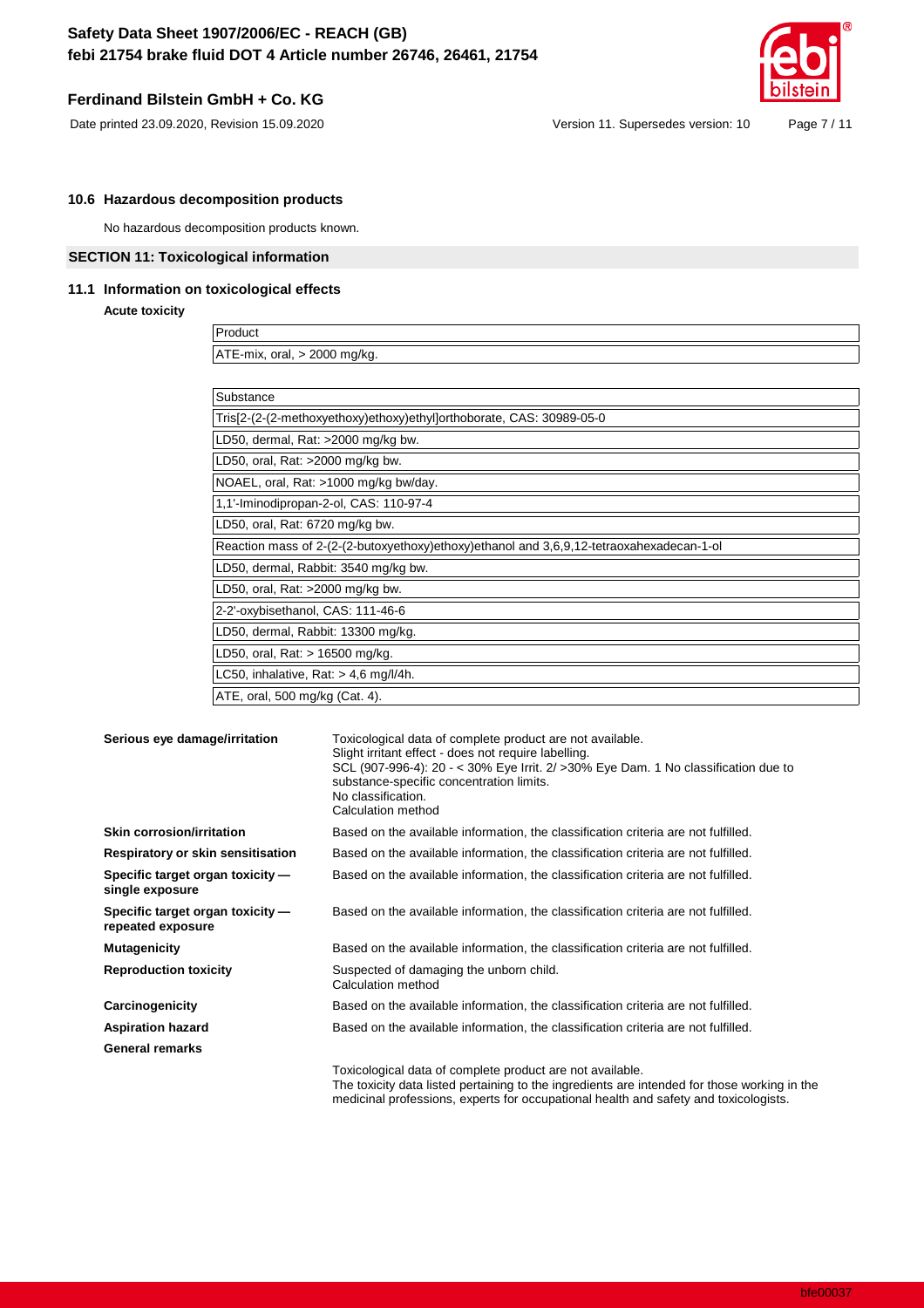## **Ferdinand Bilstein GmbH + Co. KG**

Date printed 23.09.2020, Revision 15.09.2020 Version 11. Supersedes version: 10 Page 8 / 11



## **SECTION 12: Ecological information**

### **12.1 Toxicity**

| Substance                                                                                |
|------------------------------------------------------------------------------------------|
| Tris[2-(2-(2-methoxyethoxy)ethoxy)ethyl]orthoborate, CAS: 30989-05-0                     |
| LC50, (96h), fish: 222,2 mg/L.                                                           |
| EC50, (48h), Crustacea: 211,2 mg/L.                                                      |
| EC50, (72h), Algae: 224,4 mg/L.                                                          |
| Reaction mass of 2-(2-(2-butoxyethoxy)ethoxy)ethanol and 3,6,9,12-tetraoxahexadecan-1-ol |
| LC50, (96h), fish: >1,5 g/L.                                                             |
| EC50, (48h), Crustacea: >3 g/L.                                                          |
| NOEC, (72h), Algae: >2.5 g/L.                                                            |
| 2-2'-oxybisethanol, CAS: 111-46-6                                                        |
| LC50, (96h), Pimephales promelas: 752 mg/l.                                              |
| EC50, (24h), Daphnia magna: > 100 mg/l.                                                  |
| EC10, $(0,5h)$ , Activated sewage sludge: $> 1995$ mg/l.                                 |
| EC5, (8d), Scenedesmus quadricauda (algea): 2700 mg/l.                                   |

#### **12.2 Persistence and degradability**

| <b>Behaviour in environment</b><br>compartments | No information available.                |
|-------------------------------------------------|------------------------------------------|
| Behaviour in sewage plant                       | No information available.                |
| <b>Biological degradability</b>                 | 90%, 15d - The product is biodegradable. |
|                                                 |                                          |

### **12.3 Bioaccumulative potential**

CAS 110-97-4: Log Pow = -0,82

#### **12.4 Mobility in soil**

No information available.

### **12.5 Results of PBT and vPvB assessment**

Based on all available information not to be classified as PBT or vPvB respectively.

#### **12.6 Other adverse effects**

Do not discharge product unmonitored into the environment or into the drainage. The toxicity data pertaining to the ingredients were supplied by the manufacturers of raw materials.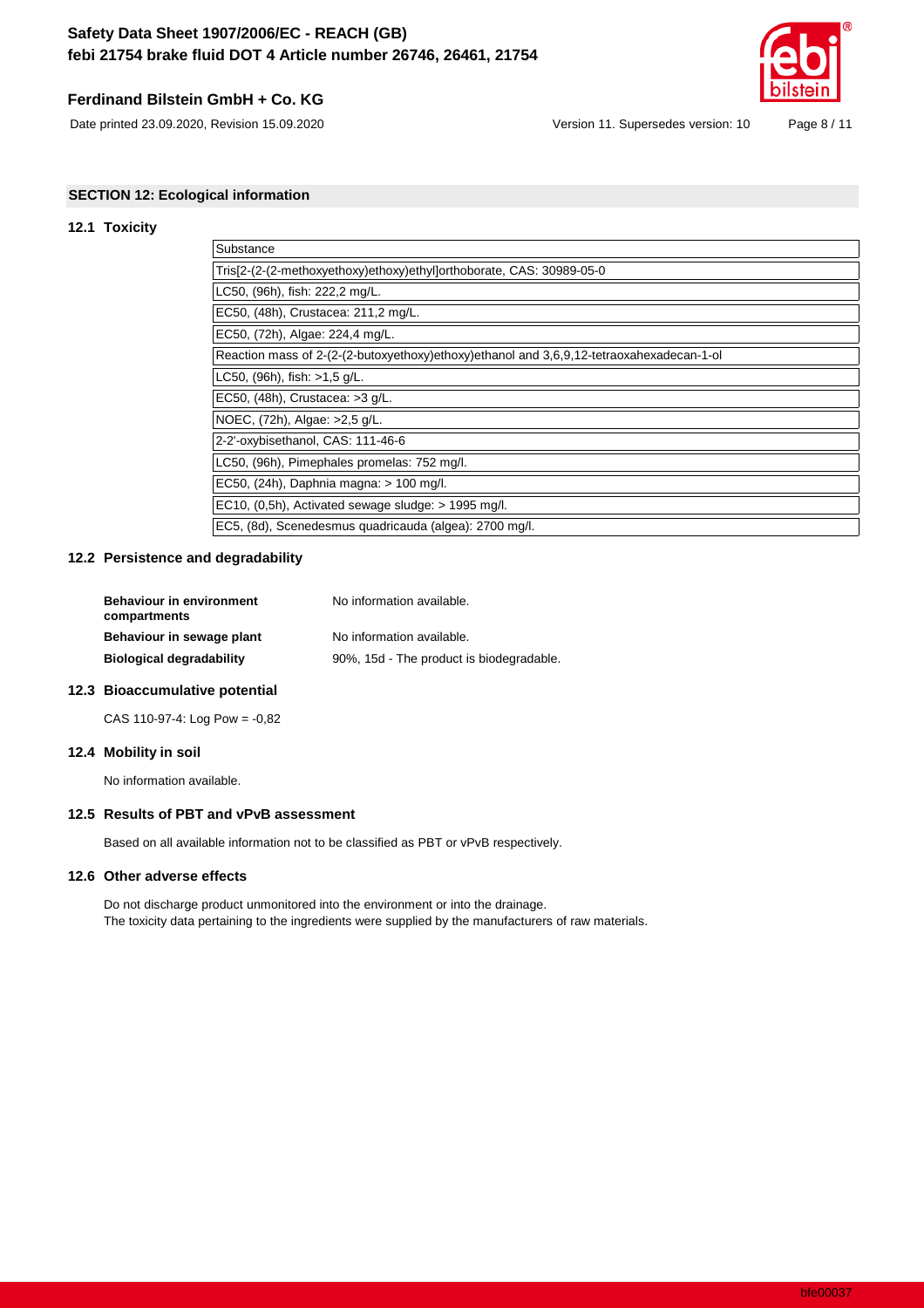## **Ferdinand Bilstein GmbH + Co. KG**



Date printed 23.09.2020, Revision 15.09.2020 Version 11. Supersedes version: 10 Page 9 / 11

**SECTION 13: Disposal considerations**

### **13.1 Waste treatment methods**

Waste material must be disposed of in accordance with the Directive on waste 2008/98/EC as well as other national and local regulations. It is not possible to determine a waste code for this product in accordance with the European Waste Catalogue (EWC) since it is only possible to classify it according to how it is used by the customer. The waste code is to be determined within the EU in liaison with the waste-disposal operator.

|                         | In according to RoHS!<br>Coordinate disposal with the disposal contractor/authorities if necessary.                            |
|-------------------------|--------------------------------------------------------------------------------------------------------------------------------|
| Waste no. (recommended) | 160113*                                                                                                                        |
| Contaminated packaging  |                                                                                                                                |
|                         | Packaging that cannot be cleaned should be disposed of as for product.<br>Uncontaminated packaging may be taken for recycling. |
| Waste no. (recommended) | 150102<br>150104<br>150110* packaging containing residues of or contaminated by hazardous substances                           |

#### **SECTION 14: Transport information**

| 14.1 UN number                                                    |                                                                           |
|-------------------------------------------------------------------|---------------------------------------------------------------------------|
| Transport by land according to<br><b>ADR/RID</b>                  | not applicable                                                            |
| Inland navigation (ADN)                                           | not applicable                                                            |
| Marine transport in accordance with not applicable<br><b>IMDG</b> |                                                                           |
| Air transport in accordance with IATA not applicable              |                                                                           |
| 14.2 UN proper shipping name                                      |                                                                           |
| Transport by land according to<br><b>ADR/RID</b>                  | NO DANGEROUS GOODS                                                        |
| Inland navigation (ADN)                                           | NO DANGEROUS GOODS                                                        |
| <b>IMDG</b>                                                       | Marine transport in accordance with NOT CLASSIFIED AS "DANGEROUS GOODS"   |
|                                                                   | Air transport in accordance with IATA NOT CLASSIFIED AS "DANGEROUS GOODS" |
| 14.3 Transport hazard class(es)                                   |                                                                           |
| Transport by land according to<br><b>ADR/RID</b>                  | not applicable                                                            |
| <b>Inland navigation (ADN)</b>                                    | not applicable                                                            |
| Marine transport in accordance with not applicable<br><b>IMDG</b> |                                                                           |
| Air transport in accordance with IATA not applicable              |                                                                           |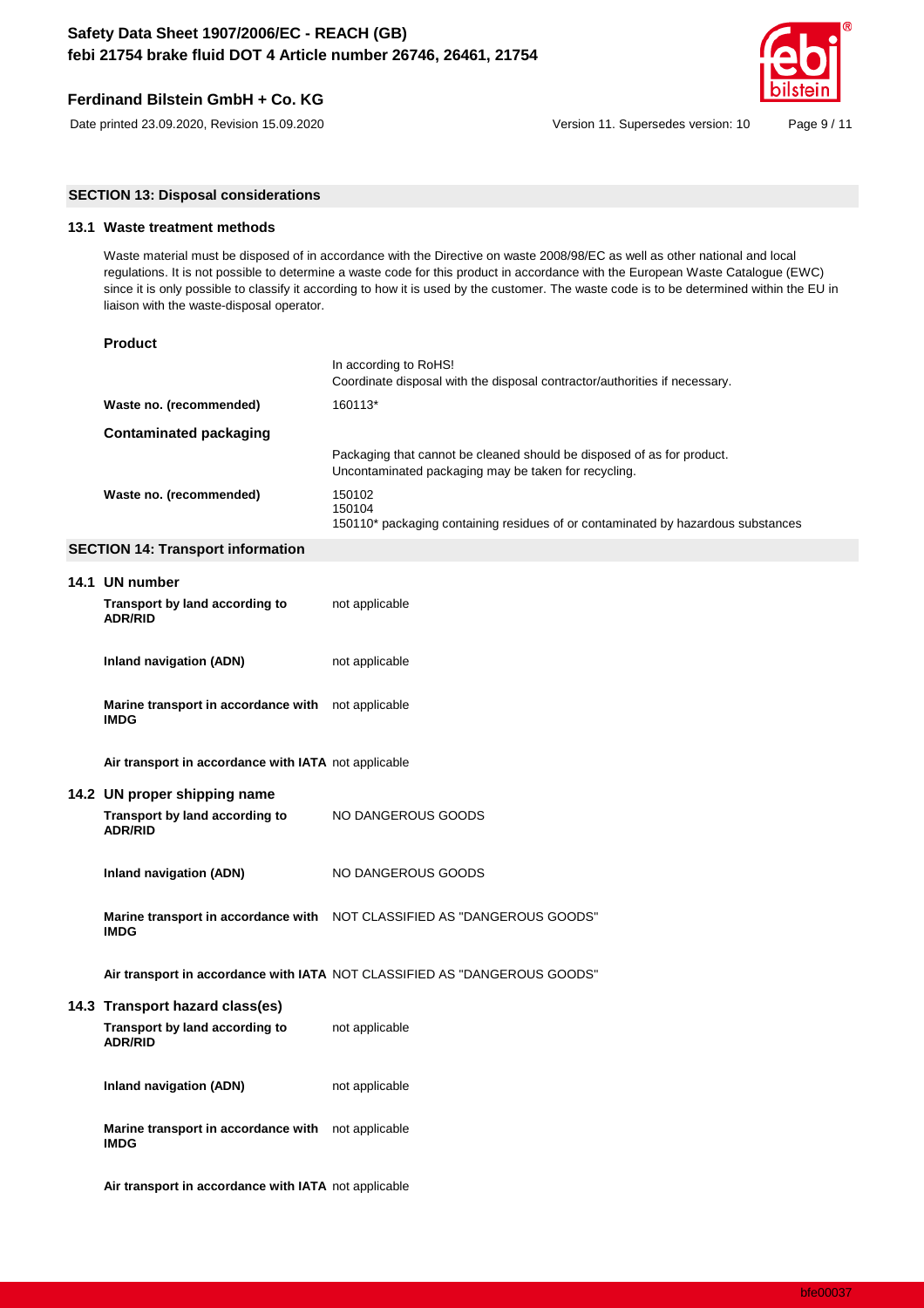# **Ferdinand Bilstein GmbH + Co. KG**



Date printed 23.09.2020, Revision 15.09.2020 Version 11. Supersedes version: 10 Page 10 / 11

| 14.4 Packing group<br>Transport by land according to<br><b>ADR/RID</b> | not applicable                                                                                                                                                                     |
|------------------------------------------------------------------------|------------------------------------------------------------------------------------------------------------------------------------------------------------------------------------|
| Inland navigation (ADN)                                                | not applicable                                                                                                                                                                     |
| Marine transport in accordance with<br><b>IMDG</b>                     | not applicable                                                                                                                                                                     |
| Air transport in accordance with IATA not applicable                   |                                                                                                                                                                                    |
| 14.5 Environmental hazards                                             |                                                                                                                                                                                    |
| Transport by land according to<br><b>ADR/RID</b>                       | no                                                                                                                                                                                 |
| Inland navigation (ADN)                                                | no                                                                                                                                                                                 |
| Marine transport in accordance with<br><b>IMDG</b>                     | no                                                                                                                                                                                 |
| Air transport in accordance with IATA no                               |                                                                                                                                                                                    |
| 14.6 Special precautions for user                                      |                                                                                                                                                                                    |
| Relevant information under SECTION 6 to 8.                             |                                                                                                                                                                                    |
|                                                                        | 14.7 Transport in bulk according to Annex II of MARPOL and the IBC Code                                                                                                            |
| not applicable                                                         |                                                                                                                                                                                    |
| <b>SECTION 15: Regulatory information</b>                              |                                                                                                                                                                                    |
|                                                                        | 15.1 Safety, health and environmental regulations/legislation specific for the substance or mixture                                                                                |
| <b>EEC-REGULATIONS</b>                                                 | 2008/98/EC 2000/532/EC); 2010/75/EU; 2004/42/EC; (EC) 648/2004; (EC) 1907/2006<br>(REACH); (EU) 1272/2008; 75/324/EEC ((EC) 2016/2037); (EU) 2015/830; (EU) 2016/<br>(EU) 517/2014 |

| 0. Okamical safetu sasasamant                   |                                                                                                                             |
|-------------------------------------------------|-----------------------------------------------------------------------------------------------------------------------------|
| - VOC (2010/75/CE)                              | $0\%$                                                                                                                       |
| - Observe employment restrictions<br>for people | Observe employment restrictions for mothers-to-be and nursing mothers. Observe<br>employment restrictions for young people. |
| <b>NATIONAL REGULATIONS (GB):</b>               | EH40/2005 Workplace exposure limits (Second edition, published December 2011).                                              |
| <b>TRANSPORT-REGULATIONS</b>                    | ADR (2019); IMDG-Code (2019, 39. Amdt.); IATA-DGR (2020)                                                                    |
|                                                 | (REACH); (EU) 1272/2008; 75/324/EEC ((EC) 2016/2037); (EU) 2015/830; (EU) 2016/131;<br>(EU) 517/2014                        |

### **15.2 Chemical safety assessment**

not applicable

### **SECTION 16: Other information**

## **16.1 Hazard statements (SECTION 3)**

- H302 Harmful if swallowed.
- H319 Causes serious eye irritation.
- H318 Causes serious eye damage.
- H361 Suspected of damaging fertility or the unborn child.